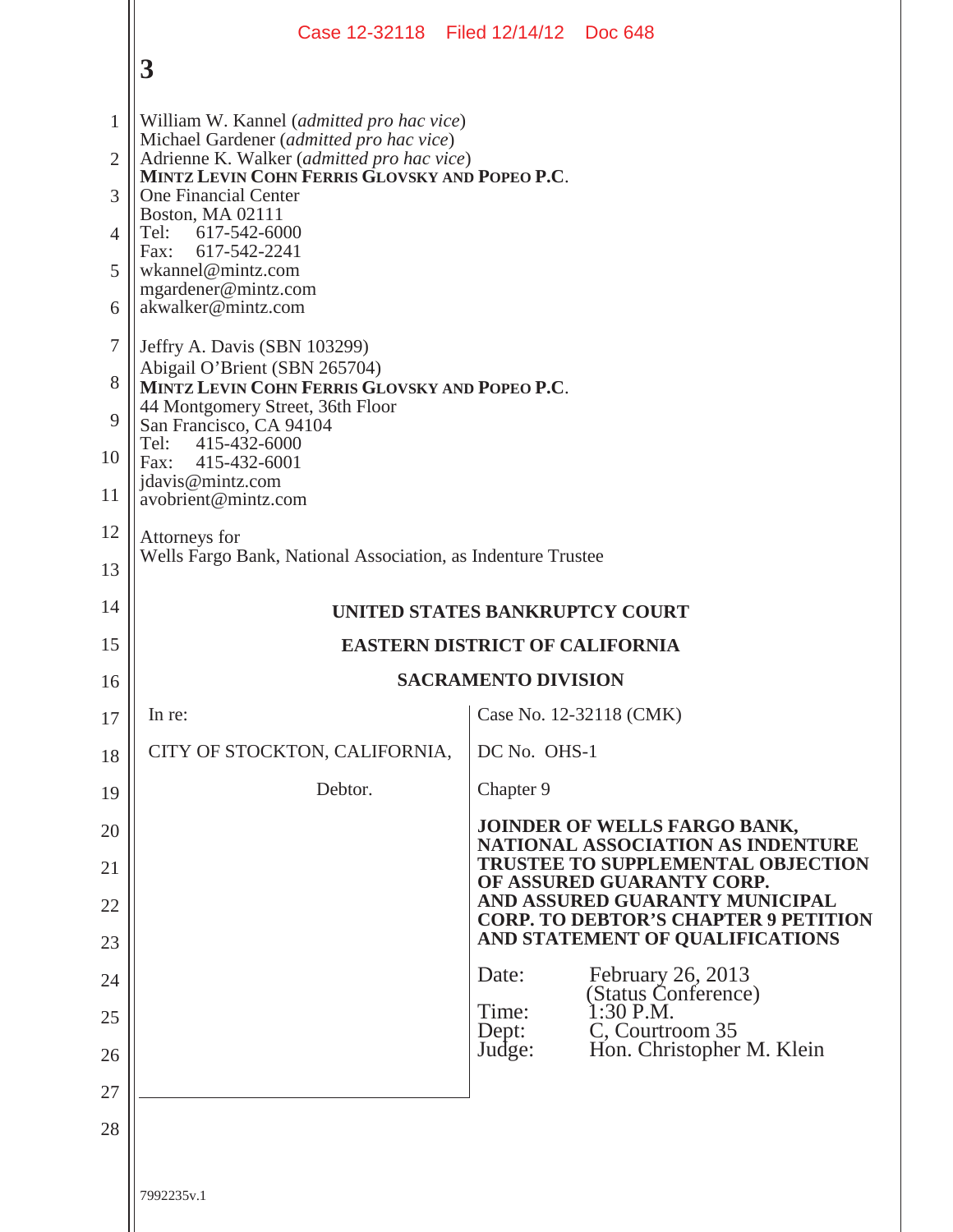## Case 12-32118 Filed 12/14/12 Doc 648

| $\mathbf{1}$   | Wells Fargo Bank, National Association, as indenture trustee <sup>1</sup> (the "Indenture Trustee"),                                                                                                                               |
|----------------|------------------------------------------------------------------------------------------------------------------------------------------------------------------------------------------------------------------------------------|
| $\mathbf{2}$   | hereby supplements its objections filed on August 9, 2012 [Docket Nos. 485 and 487 / OHS-1] to                                                                                                                                     |
| 3              | the City of Stockton's (the "City") Chapter 9 bankruptcy petition and, in particular, to the City's                                                                                                                                |
| $\overline{4}$ | Statement of Qualifications under Section 109(c) of the Bankruptcy Code [Docket No. 5 / OHS-1]                                                                                                                                     |
| 5              | filed by the City on June 28, 2012, and joins (this "Joinder") the arguments made by Assured                                                                                                                                       |
| 6              | Guaranty Corp. and Assured Guaranty Municipal Corp. (together, "Assured") in its Supplemental                                                                                                                                      |
| 7              | Objection of Assured Guaranty Corp. and Assured Guaranty Municipal Corp. to Debtor's Chapter                                                                                                                                       |
| 8              | 9 Petition and Statement of Qualifications (the "Assured Supplemental Objection").                                                                                                                                                 |
| 9              | By this Joinder, the Indenture Trustee joins with Assured and adopts by reference hereto                                                                                                                                           |
| 10             | the responses and arguments contained in, and documents appended to, the Assured Supplemental                                                                                                                                      |
| 11             | Objection. The Indenture Trustee reserves the right to be heard during any argument or status                                                                                                                                      |
| 12             | conference on the Debtor's eligibility and all other related matters.                                                                                                                                                              |
| 13             |                                                                                                                                                                                                                                    |
| 14             | [Remainder of Page Intentionally Left Blank]                                                                                                                                                                                       |
| 15             |                                                                                                                                                                                                                                    |
| 16             |                                                                                                                                                                                                                                    |
| 17             |                                                                                                                                                                                                                                    |
| 18             |                                                                                                                                                                                                                                    |
| 19             |                                                                                                                                                                                                                                    |
| 20             |                                                                                                                                                                                                                                    |
| 21             |                                                                                                                                                                                                                                    |
| 22             |                                                                                                                                                                                                                                    |
| 23             | 1 Wells Fargo Bank, National Association files this Joinder in its capacity as Indenture Trustee with respect to the                                                                                                               |
| 24             | following issues of securities (i) Stockton Public Financing Authority Variable Rate Demand Lease Revenue Bonds,<br>2007 Series A and 2007 Series B (Taxable) (Building Acquisition Financing Project), (ii) City of Stockton 2007 |
| 25             | Taxable Pension Obligations Bonds, Series A and Series B, and (iii) Stockton Public Financing Authority Lease<br>Revenue Bonds, 2009 Series A (Capital Improvement Projects).                                                      |
| 26             | $-2-$                                                                                                                                                                                                                              |
| 27<br>28       | Joinder of Wells Fargo Bank National Association, as Indenture Trustee to<br>Supplemental Objection of Assured Guaranty Corp. and Assured Guaranty Municipal Corp.                                                                 |
|                | to Debtor's Chapter 9 Petition and Statement of Qualifications                                                                                                                                                                     |
|                | 7992235v.1                                                                                                                                                                                                                         |
|                |                                                                                                                                                                                                                                    |